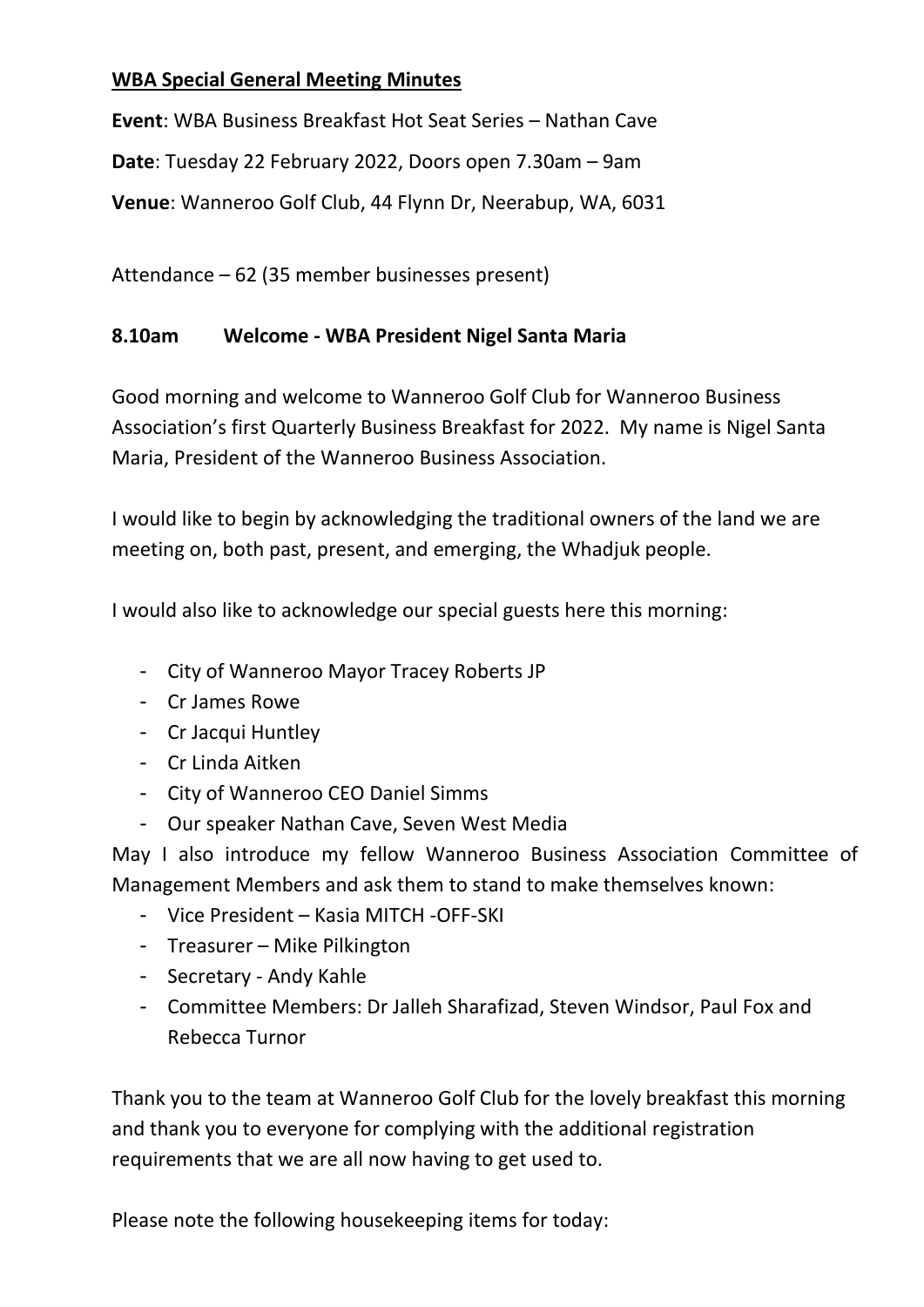- The restrooms are out the door and to your right
- We please ask that mobile phones are switched to silent
- We aren't expecting a fire alarm or an emergency but in the event of one please head out to the car park and follow the signs
- We welcome you to take pictures and post to social media this morning, but if you do, please tag the Wanneroo Business Association so we can repost them

### **8.12am Introduce Steven Windsor**

Before I introduce our speaker, I would like to invite WBA Board Member and Governance Committee Chair, Steven Windsor, forward to table proposed changes to the WBA Rules

### **8.12am Steven Windsor**

Over the past 22 years the Wanneroo Business Association (WBA) has evolved into a progressive business association that leads the way for other organisations. Operating under the Associations Incorporated Act 2015, the WBA has an elected governance committee whose role is to regularly review the organisation's rules document to ensure they remain relevant.

The governance committee recently proposed rule changes following a review, which were agreed to by the committee of management and which have been advertised in the information for today's event, and on the WBA website.

To summarise, we are proposing two changes to the WBA Rules today.

The first proposed amendment will allow the quorum required for committee of management meetings to scale up or down, resulting in the organisation being able to function efficiently when committee of management member numbers fluctuate. Currently, the rules state that 5 committee of management members constitute a quorum for conduct of business at a committee of management meeting, the change is to make it 50%.

The second change will allow the President to hold a role as a non-executive voting committee of management member after the expiry of their term as President. Dependent on the individual being re-elected by members to the committee of management at an AGM, this amendment will allow us to retain the skills and experience of the outgoing President by allowing them to renominate for an ordinary committee of management role only. Without this change, the rules state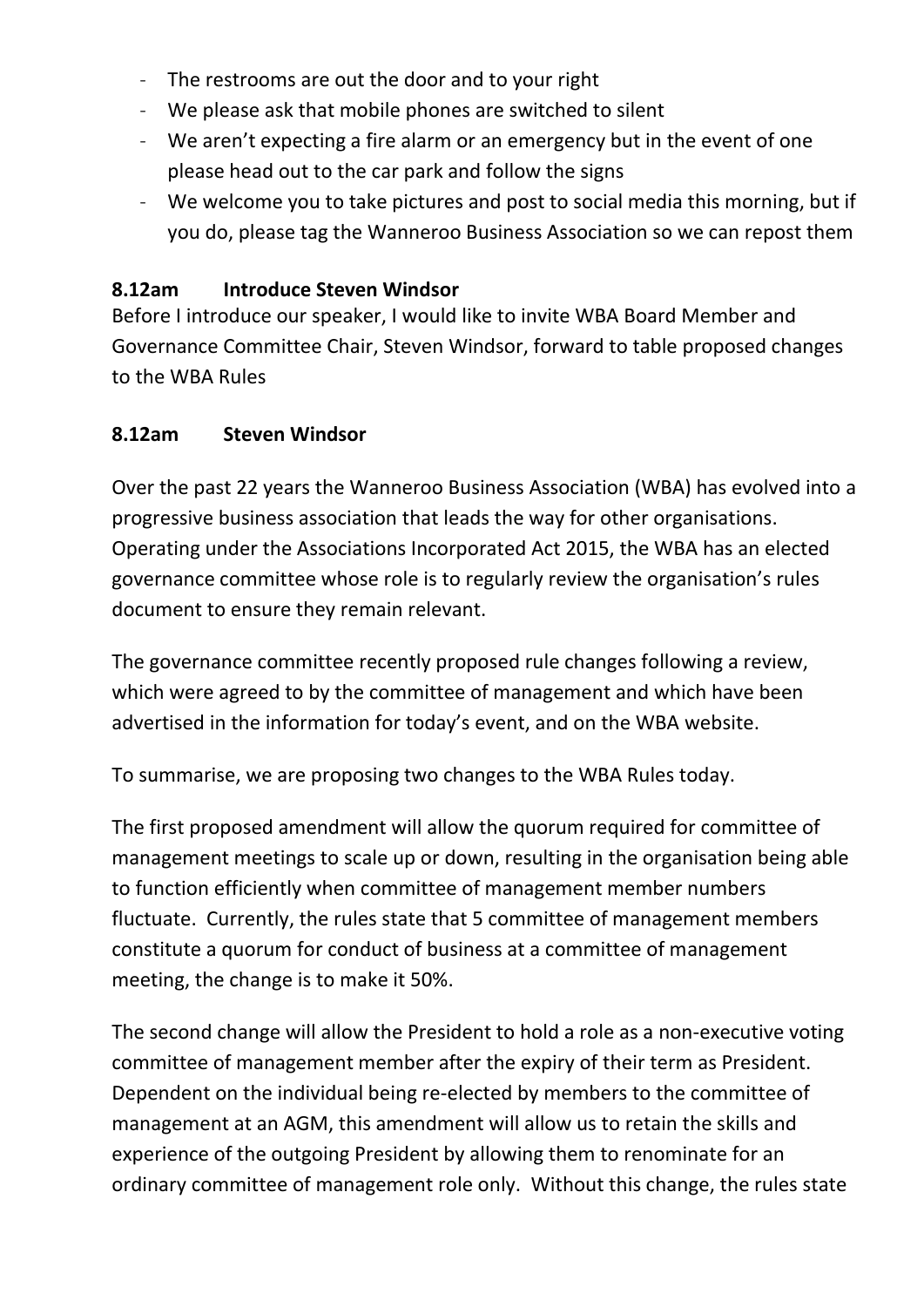that the President must stand down from the Committee of Management completely for a period of 2 years. The term of the President remains unchanged.

In line with this, I will now read out the proposed changes:

Proposed Amendment to 1.3 of the WBA Rules:

50% of committee of management members constitute a quorum for the conduct of business at a committee of management meeting.

Proposed Amendment to 11.3(f)

The President may hold a role as a non-executive voting committee of management member after the expiry of one term of office.

I would now like to call for motion to adopt the suggested changes to the WBA Rules. Can I please ask members to raise their hand if you wish to move and second these changes, whilst make note of your names for the minutes.

## **Motion: New Model Rules to be adopted**

Motion carried unanimously

(Publicly **Moved:** Bev Errington **Seconded:** Brendan Jupp)

Thank you, now this has been passed a at a general meeting unanimously, the changes will be submitted to the Commissioner for approval.

# **8.15am Nigel to Introduce Keynote Speaker Nathan Cave**

Please welcome Nathan Cave, Chief Advertising Officer at [Seven West](https://www.sevenwestmedia.com.au/)  [Media](https://www.sevenwestmedia.com.au/) forward to address you all this morning.

# **8.15am – 8.35am Nathan Cave to speak**

# **8.50am Nigel Santa Maria to take over for the Event Close**

Thank you to everyone involved in this morning's event, to Nathan for agreeing to be here this morning to share his story and insights, and a special mention to the local team Brendan and Dawn, who many of you will know, working under the PerthNow Local banner.

There is nothing better to kick start your working day than gaining an insight into a brand we all know and recognise and hopefully you have taken something away today that will inspire you in your business.